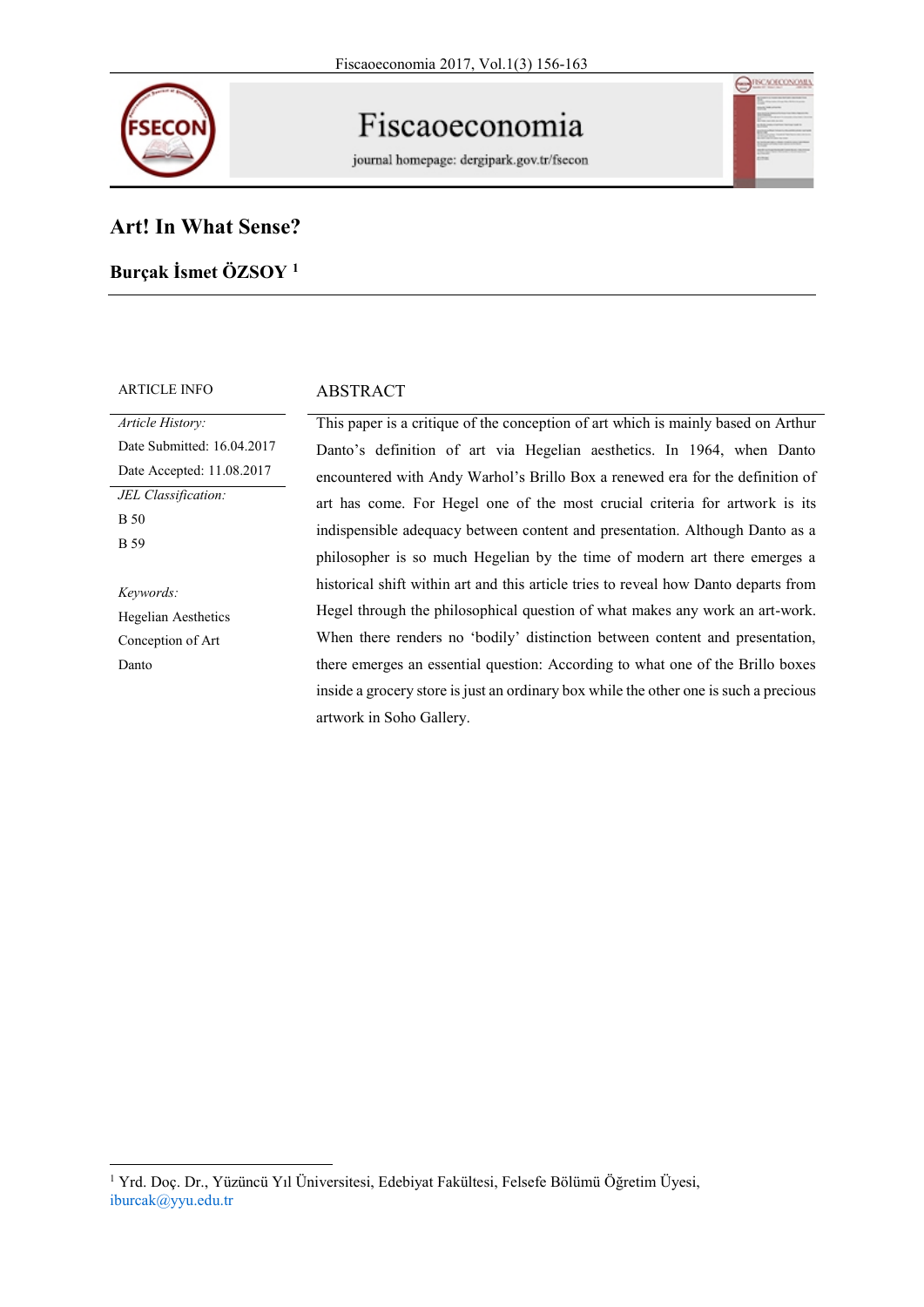

By the mid of the 1960's when Pop-Art has been released in New York, an art philosopher Arthur Danto has proclaimed a paradigmatic shift in our conception of art. When Andy Warhol has exhibited his *Brillo Boxes* in Soho Gallery, there has been left no more bodily distinction between the artwork and the reality. Therefore, in his most provocative study *After the End of Art: Contemporary Art and the Pale of History,* Arthur Danto announced that quality is no more an essential factor in art.

Art, considered in its highest vocation, is and remains for us a thing of the past. Thereby it has lost for us genuine truth and life, and has rather been transferred into our ideas instead of maintaining its earlier necessity in reality and occupying its higher place. What is now aroused in us by works of art is not just immediate enjoyment, but our judgment also, since we subject to our intellectual consideration (I) the content of art, and (ii) the work of art's means of presentation, and the appropriateness or inappropriateness of both to one another. The philosophy of art is therefore a greater need in our day than it was in the days when art by itself yielded full satisfaction. Art invites us to intellectual consideration, and that not for the purpose of creating art again, but knowing philosophically what art is. (Hegel, 1975:376)

"In transferring this proposition to the world of contemporary art as it has evolved since the mid-1960s, Danto fully subscribes to Hegel's view. Moreover, he claims that aesthetics should be replaced by art criticism, though with a significant omission: "Hegel speaks of intellectual judgement of the content of art and the work of art's means of presentation. Criticism needs nothing further. It needs to identify both meaning and mode of presentation, or what I term 'embodiment' on the thesis that artworks are embodied meanings." (Danto, 1997:98) Danto emphasizes that "to be a work of art is to be *about* something and to *embody its meaning*."" (Danto, 1997:195)

There are many things which obviously manifest their content without ever being treated as works of art. These are of course, first and foremost, the objects of everyday use which present their meaning through their function, in clearly distinguishable degrees of appropriateness. But there are also meaningful things that are less obvious because they do not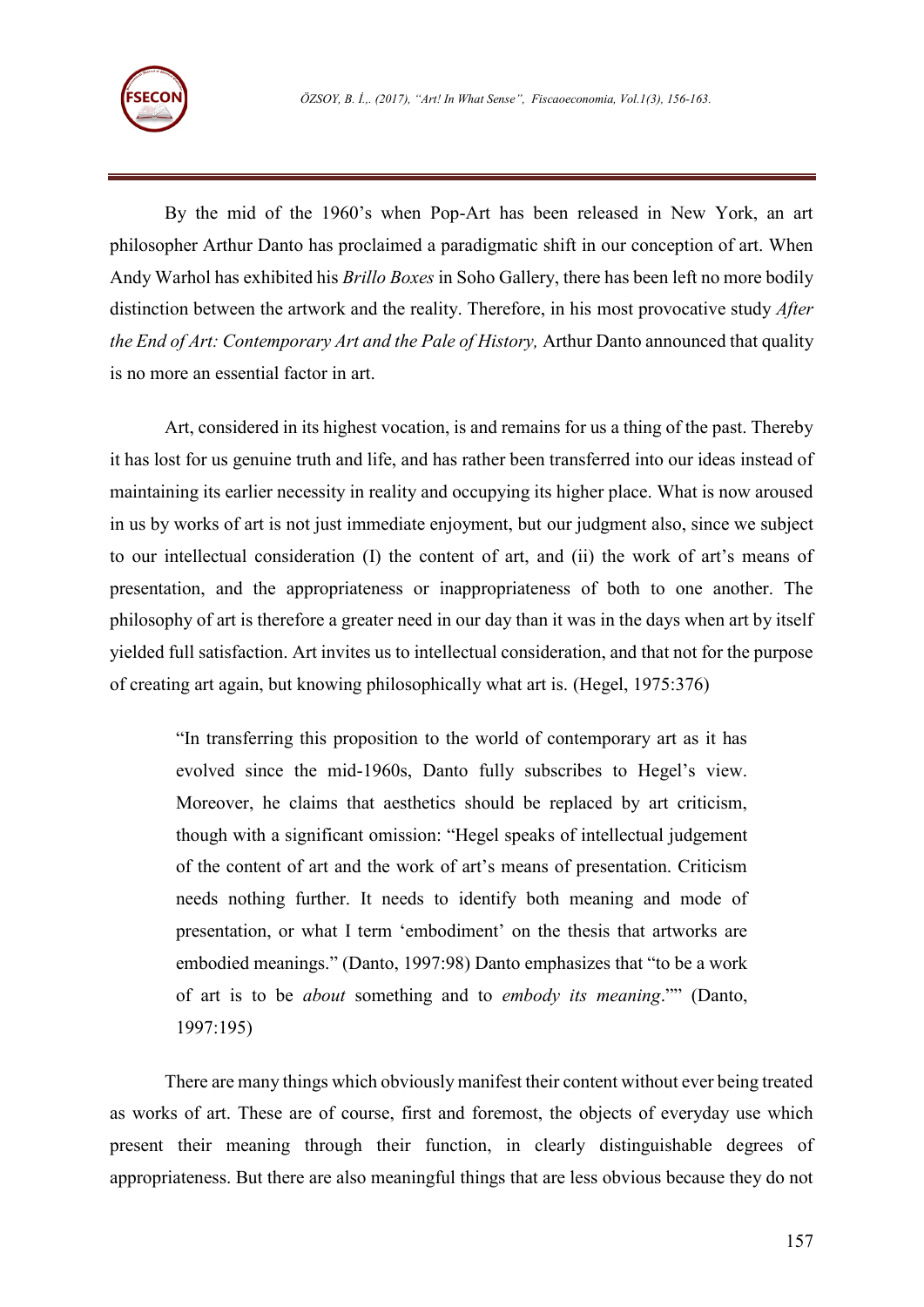

fulfill a need or serve a purpose. A bunch of flowers for instance, conveys a broadly recognizable message: namely an appreciation of our being in the world. And yet such a thing lacks the quality of a work of art, however aesthetically satisfying it may be.

The concept of art which Danto puts forward thus begs some critical questions: Is the term "embodiment of meaning" really specific enough to distinguish between works of art and other meaningful 'manifestations'? Does the omission of Hegel's criterion of adequacy imply that after the end of art we are left with an indiscriminate range of presentations of meaning which owe their reason of presence solely to the continuing veneration of a past form of human self-assertion? Or is the subjection of works of art to an intellectual judgement assessing their content and their form of presentation altogether a questionable way of relating to their presence?

The most astonishing aspect of Danto's involvement with Hegel is his re-instatement of the difference between the objective and the absolute spirit. Spirit is as known all the social, psychological, religious, economic or any other conditions of their time. These considerations are of course not entirely wrong or irrelevant. Every conscious statement somehow reflects the needs, obstacles, and intentions under which it came into being. But Hegel saw that, apart from representing the objective concerns of the human mind, works of art also reveal "in their highest vocation" – something of the intrinsic identity, the active nature of the spirit itself; and it is in this capacity that he regarded art, together with religion and philosophy, as one of the expressions of the absolute spirit.

Danto acknowledges this difference in his treatment of art as equal to philosophy and sympathizes with the idea of it being "a fount rather than merely an object of knowledge." (Danto, 1997:188). But this awareness does not seem to have entered into his definition of art as "embodiment of meaning." Although Danto frequently refers to Hegel's phrase of art's "highest vocation", he goes to great lengths to avoid any admission that the essence of art is concerned with some sort of excellence, probably because of the obvious clichés and resentments associated with this attribute. Hegel's claim for a certain superiority of art, placing it above other meaningful representations, is however fairly clear and objective: he distinguishes between subject matter and content.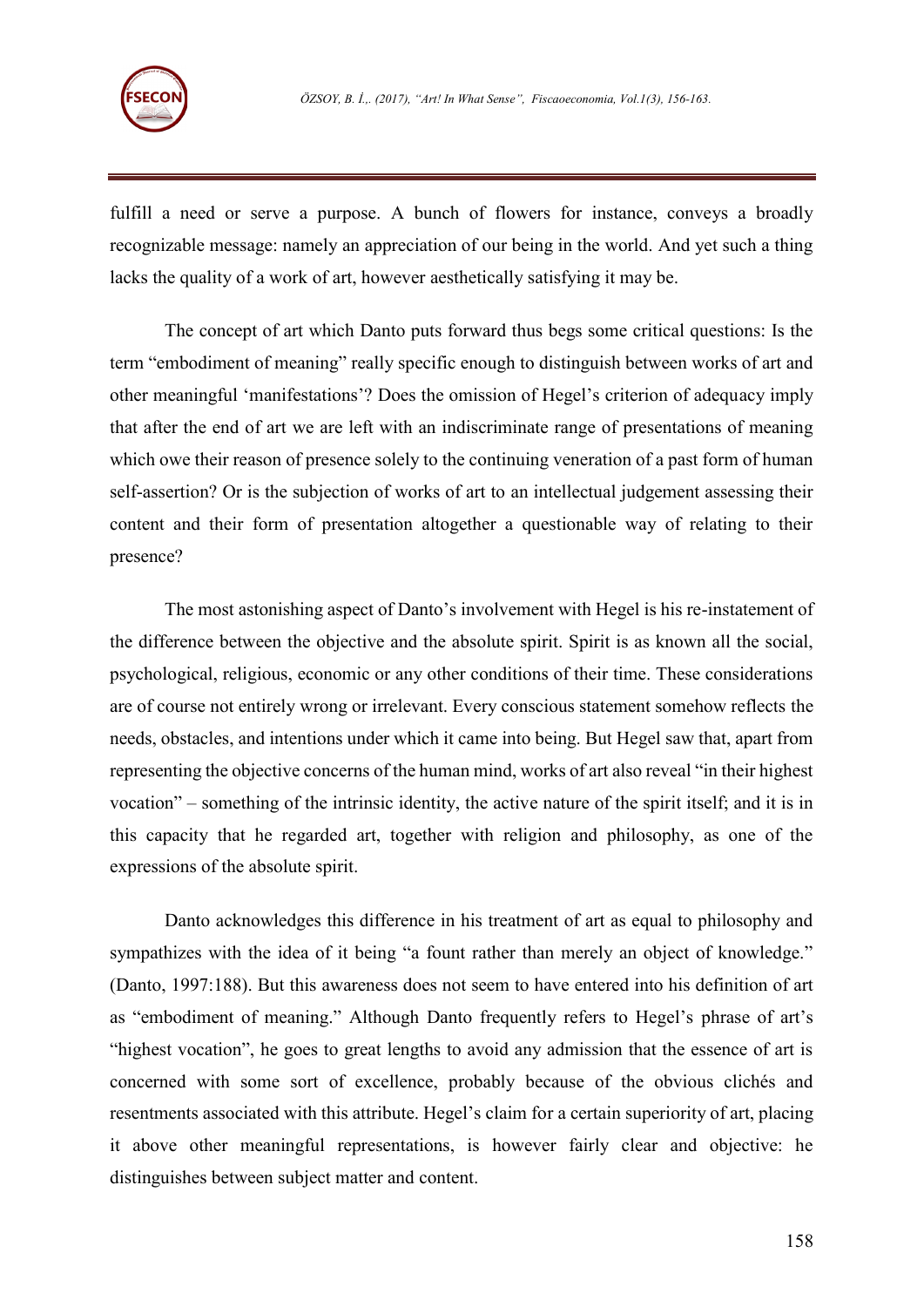

A portrait for instance may be completely successful in objectively rendering a likeness of the sitter to anyone who knows her. The content is then seen as identical with the subject matter. But this does not the achievement of a work of art in its highest vocation. In a portrait by Titian or Rembrandt the identity of the sitter may be unknown and the physical appearance in any case not verifiable at all; and yet the lack of this information does not impinge on our recognition. One might even go so far as to say that it actually enhances it, because what we recognize as the content of the painting is the presence of a spirit which, although it may be remote in time, nevertheless communicates directly with us.

Time obviously plays an important role in bringing out this essential quality in works of art by freeing them from the web of interests and ambitions that surrounded their inception. "One wonders how Warhol's *Brillo Box* will present itself once Danto's "indiscernibility problem" has disappeared and only specialists versed in twentieth century American consumer culture will know what 'the real thing' was." (Carroll, 1997:29). But this does not mean that the immediate spiritual presence of a work of art is a phantom brought about by the distance of time. On the contrary this quality is very much at stake in the actual making of art.

For instance, "Titian painted the portrait of Francis I, on the basis of Pietro Aretino's descriptions and other artists' renderings of the Emperor. Without ever having seen his subject Titian managed to present the most vivid and memorable image of royalty that any king of France could possibly wish for." (Greenberg, 1959:42) Subject matter on this level is clearly part of the "means of presentation", to use Hegel's term: something without which the spiritual essence of the work could not have been realized. However, Titian's gesture may also be slightly misleading in suggesting that content is something that can be freely commanded by a great artist. Content, in Hegel's sense, is the one thing that an artist cannot attain consciously, that is to say, as an object of intention.

It is one of Hegel's great insights into the working of the human mind that *not knowing* is an essential prerequisite to the manifestation of the spirit in art. "The spirit only works itself around in things so long as there is something secret, not revealed, in them." (Hegel, 1975:604) Hegel draws the evidence for this concept from Greek art. In classical sculpture in particular he sees the complete 'interpenetration of spirit and its shape in nature' as opposed to earlier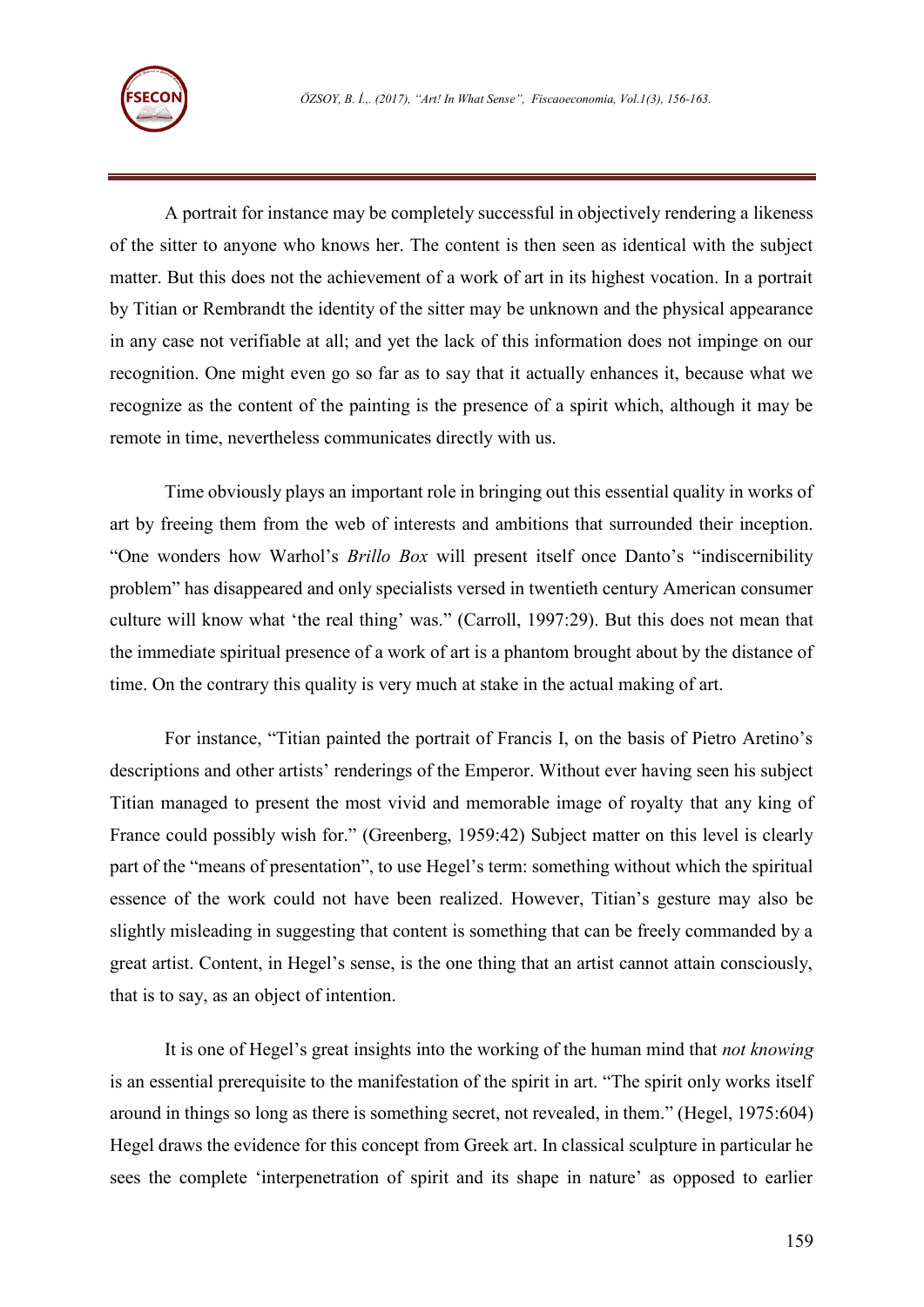

'symbolic forms of art which render their meaning through the overt inadequacy between content and presentation.' (Hegel, 1975:431). Greek sculptures manifest the ideal relationship between content and body: "an existent embodiment which is perfectly adequate to the true content." (Hegel, 1975:438).

All Hegel's descriptions emphasize that "embodiment" is more than just a mere representation. Classical art became conceptually adequate representation of the Ideal, the consummation of the realm of beauty. Nothing can be or become more beautiful. But at this point in his lectures, when introducing the romantic approach to art, Hegel takes a decisive step and switches the basis of the argument: "Yet there is something higher than the beautiful appearance of spirit in its immediate sensuous shape, even if this shape be created by spirit as adequate to itself." (Hegel, 1975:517) If art as an expression of spirit cannot provide more than its perfect embodiment, the spirit itself seems nevertheless to strive further.

Following Hegel, Danto also announces that art has reached the end by means of similar reasons. For Danto, art, since it has left no distinction between body and content has reached its perfect fulfillment. Since the exact response for his illustrious question; 'what makes an ordinary brillo box within any grocery store, into a provocative artwork in an art gallery' can only be given by philosophy, Danto eliminated art for the sake of art theories. By rephrasing Hegel, he proposes a new objective: modern art, far from simply continuing art, was primarily concerned with "creating art explicitly for the purpose of knowing philosophically what art is." (Danto, 1997:31) From Plato to Hegel all the philosophers generally inclined to answer the artistic question "according to what?" by judging art as adequate or inadequate according to a measure they themselves have established. Danto is no exception:

"In my own version of the idea of 'what art wants,' the end and the fulfillment of the history of art is the philosophical understanding of what art is, an understanding that is achieved in the way that understanding in each of our lives is achieved, namely, from the mistakes we make, the false paths we follow, the false images we come to abandon until we learn wherein our limits consist, and then how to live within those limits." (Danto, 1997:107)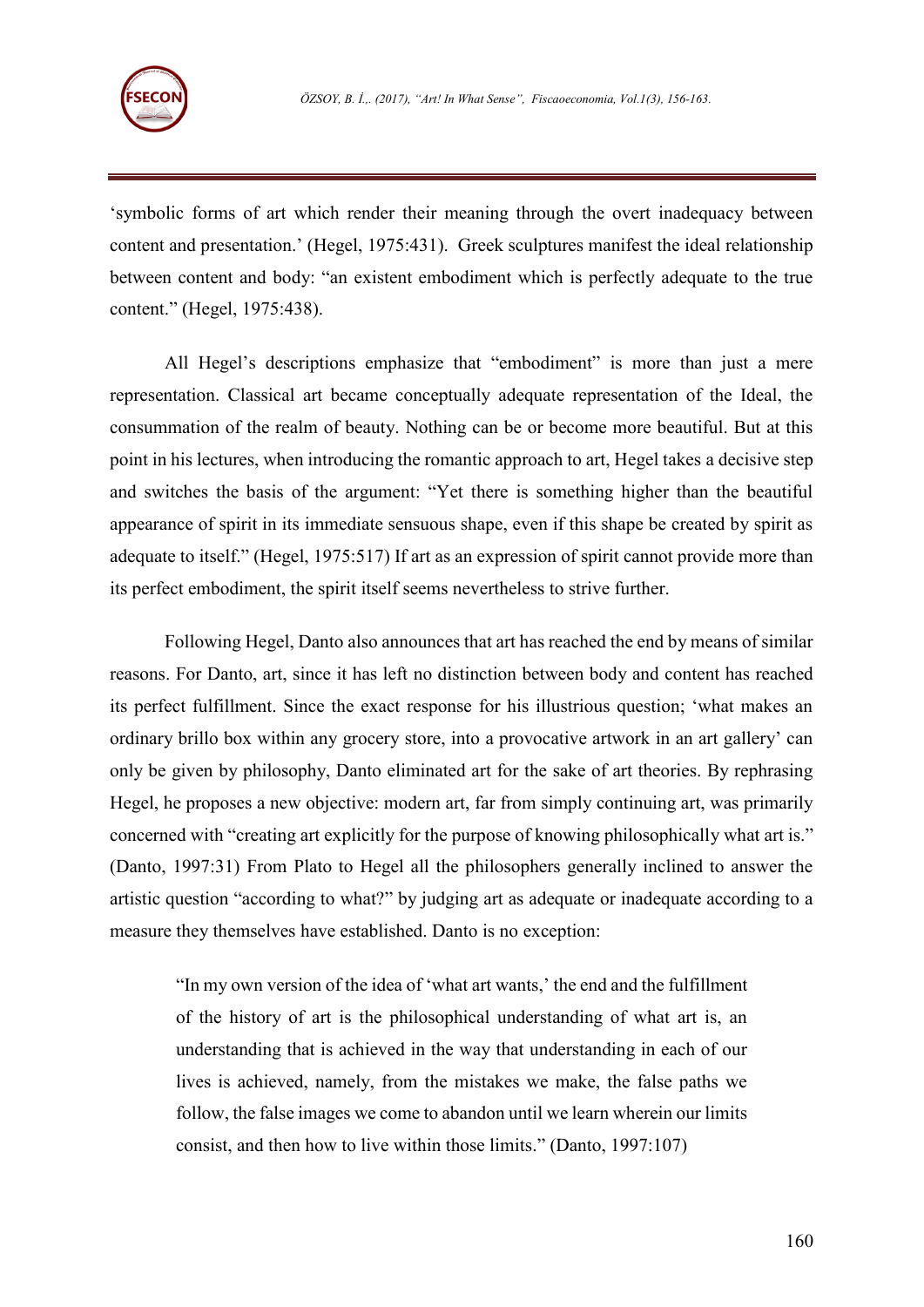

There is nothing much to be added except that this concern with self-possession is at odds with what has hitherto been called art. What art wants is certainly not an end, but to keep desire and aspiration alive. Nevertheless, modern art responded to a situation which indeed called art's existence into question, and the answer it found has been anything but philosophical self-effacement.

In the 1820s when Hegel proclaimed the end of art's historical mission, the contemporary evidence must have seemed fairly conclusive. Art was going through a severe crisis, although this did not seem to apply to all arts equally. Apart from Viennese classical music, Hegel, like most philosophers after Plato, keeps close to the visual arts as his aesthetic paradigm. Despite the peripheral position of Berlin in relation to European art centers, Hegel was well informed and cultivated enough to recognize the significant features of the art of his

time: the decline standards, the eclectic disposition, the tendency to retreat into an idealized past, and, most importantly, the disengaged masquerade of feelings, forms, and subject-matter which was called romantic irony in Germany. (Lamarque and Olsen, 2004 :143- 145) All this supported his view that the spirit has no longer "working itself around in things" but had emancipated itself from any outward dependence and become conscious of its autonomous reflective powers.

"What through art or thinking we have so completely as an object before our physical or spiritual eye that its content has exhausted, that everything is revealed and nothing obscure or inward remains any longer, this then has lost all absolute interest for us." (Hegel, 1975:604) Danto sees this is virtually a description of the postmodernist attitude, but contrary to Hegel, he regards this situation such affirmative, this is because with the loss of our artistic desire and ambition, philosophical aesthetic theories emerge.

## **Conclusion**

It is hard to agree with Danto's assertion that by the arrival of pop art, art reached to its goal and fulfillment. Modern art's vital relationship to that which is not art does not allow for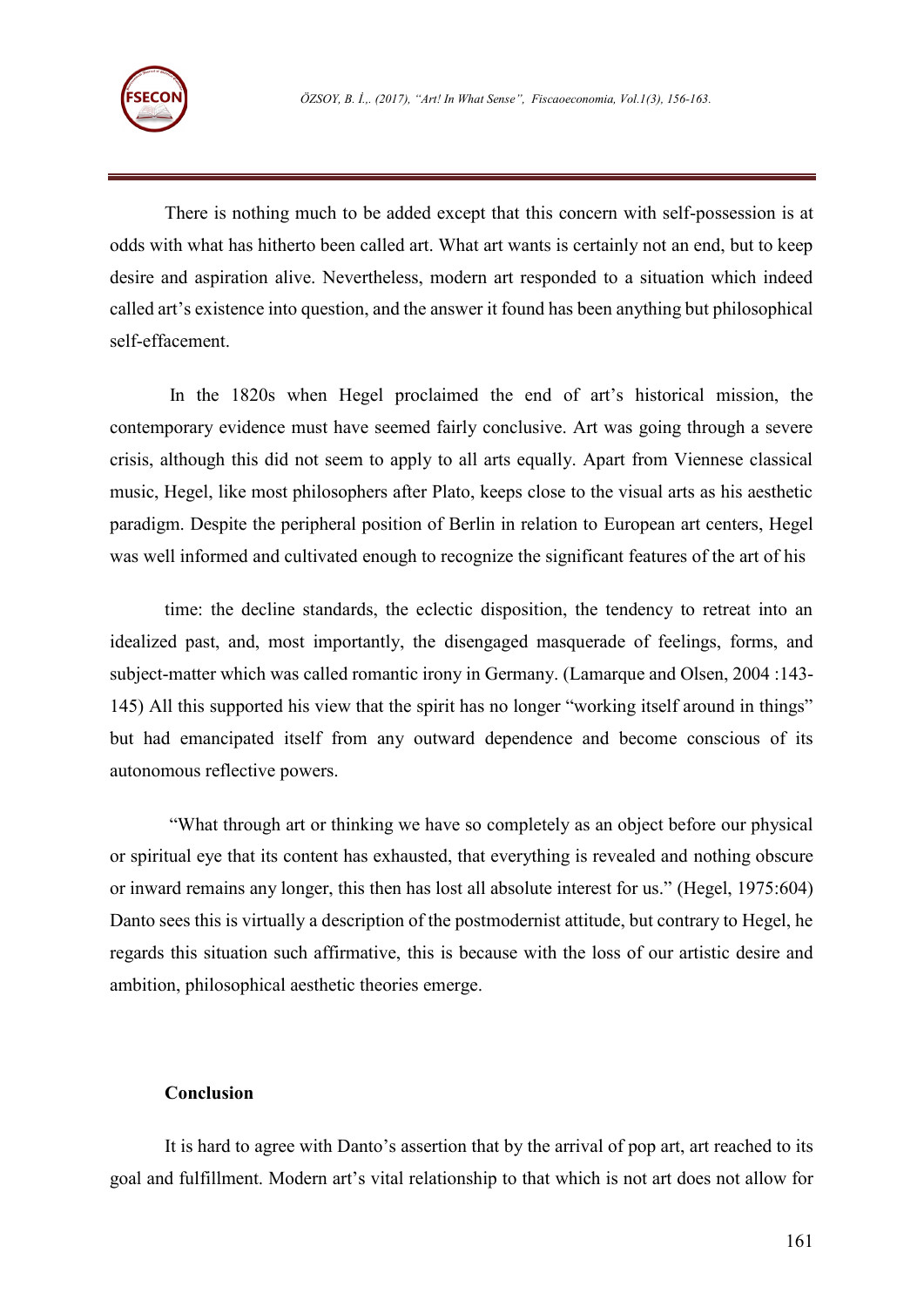

the kind of perfectibility which is indispensable for a progressive development. Danto unfortunately tends to equate aesthetics with an emphasis on appearance, however, in a work of art, as opposed to a natural object, the aesthetic quality is not just surface but the embodiment of that which is uncertain: that which is dangerous, problematic, tempting and provocative. Far from being ready to our hands, artworks are thankfully beyond us. One might even say that art of the highest order only begins where philosophical knowledge ends.